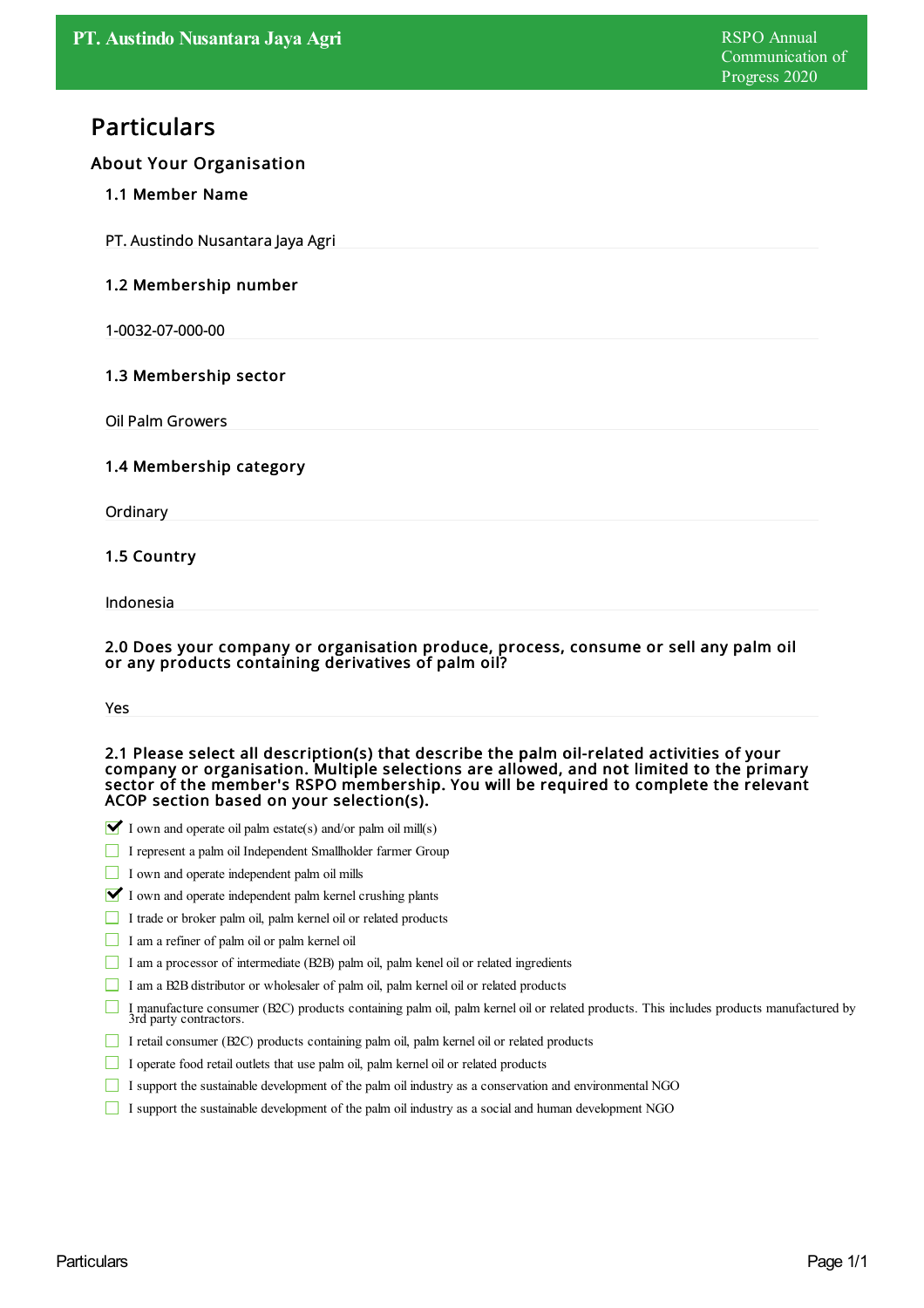# Grower

# 1. Operational Profile

#### 1.1 Please state your company's main activities as a palm oil grower:

- $\Box$  Oil palm grower without palm oil mill
- Oil palm grower with palm oil mill
- $\triangleright$  Oil palm grower with palm oil mill and palm kernel crushing plant
- Independent palm oil mill
- Smallholder Group Manager

# 2. Operations and Certification Progrss

Information in Section 2.0 - Operations and Certification Progress - is <sup>a</sup> mandatory declaration in your ACOP. This includes hectarage data, to enable the RSPO to accurately calculate certification of individual members, sectors and RSPO members as <sup>a</sup> whole. ACOP reports without reported hectarage data will be considered as incomplete and will not be accepted. Incomplete ACOP reports may lead to suspension or termination of RSPO membership.

2.1 Land area controlled and managed associated to palm oil

2.1.1 Please state the total number of palm oil estates, certified and uncertified, controlled or managed by the member

8

#### **Land area controlled andmanaged associated to palmoil**

| <b>Description</b>                                                                                      | <b>Hectares</b> |
|---------------------------------------------------------------------------------------------------------|-----------------|
| 2.1.2 Total land controlled or managed for oil palm cultivation - planted and infrastructure (hectares) | 51880.57        |
| 2.1.3 Total land controlled or managed for oil palm cultivation - unplanted (hectares)                  | 24905.12        |
| 2.1.4 Total land designated and managed as HCV areas (hectares)                                         | 74316.09        |
| 2.1.5 Other conservation land set aside, excluding HCV areas reported in 2.1.4 (hectares)               | 0.0             |
| 2.1.6 Total land under scheme smallholders (hectares)                                                   | 3500.69         |
| Total                                                                                                   | 154602.47       |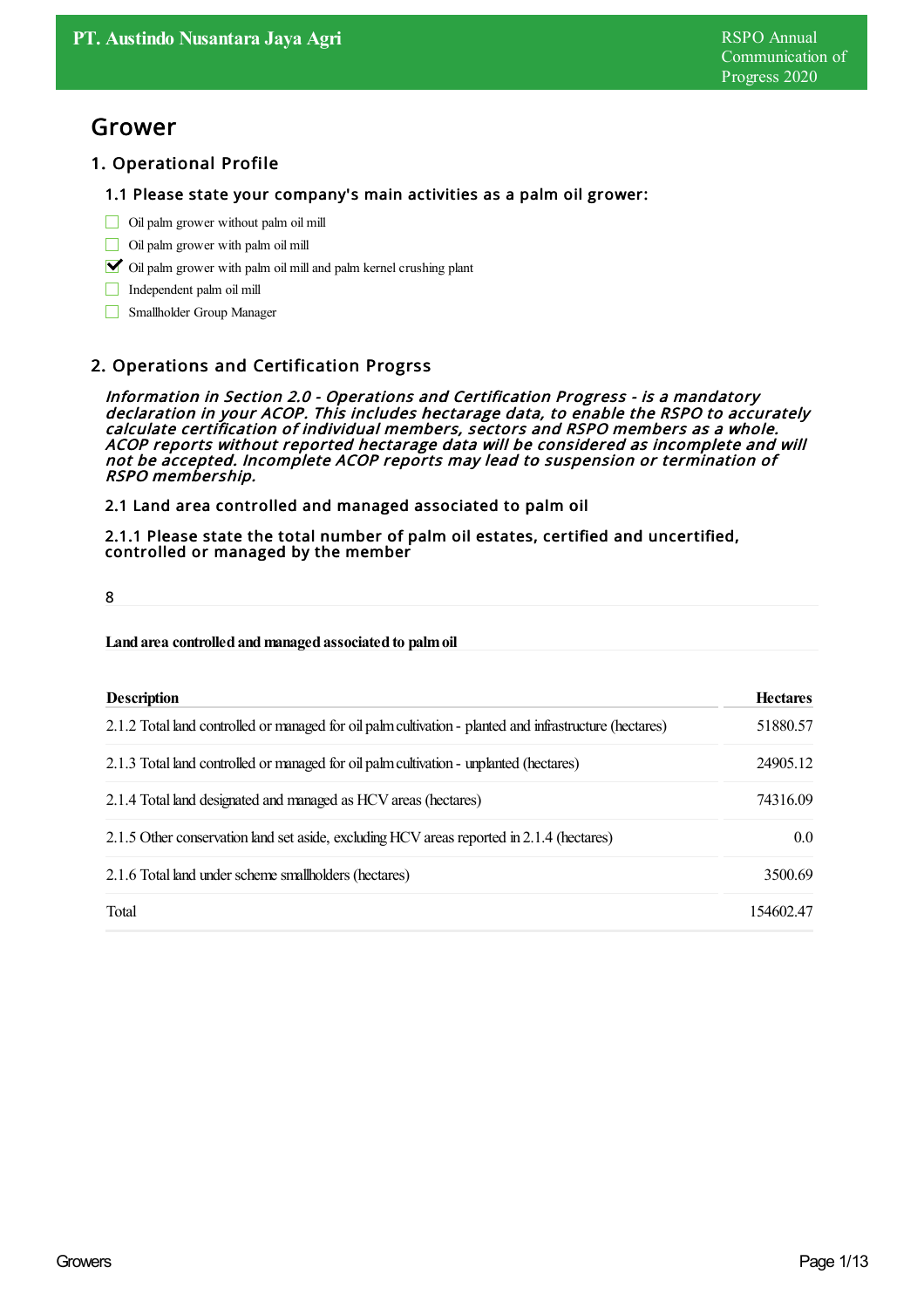# 2.2 Certification progress

# 2.2.1 Number of management units certified under RSPO P&C Certification

4

2.2.2 Total certified land under the RSPO P&C Certification, excluding scheme smallholders (hectares)

45941.63

#### 2.2.2.1 Certification progress - land under RSPO P&C Certification, excluding scheme smallholders

30.40%

# 2.2.3 Total certified land under scheme smallholders (hectares)

2161.47

# 2.2.3.1 Certification progress - land under scheme smallholders

61.74%

2.3 In which countries are your estates located?

2.3.1 Indonesia - Please indicate which province(s)

Bangka Belitung,North Sumatra,South Sumatra,West Kalimantan,West Papua

# 2.3.2 Malaysia - Please indicate which state(s)

2.3.3 Other - Please indicate which country/countries

# 2.4 New plantings and development (excluding replanting)

2.4.1 How much new land was planted by your company during this reporting period (hectares)?

0.0

-

-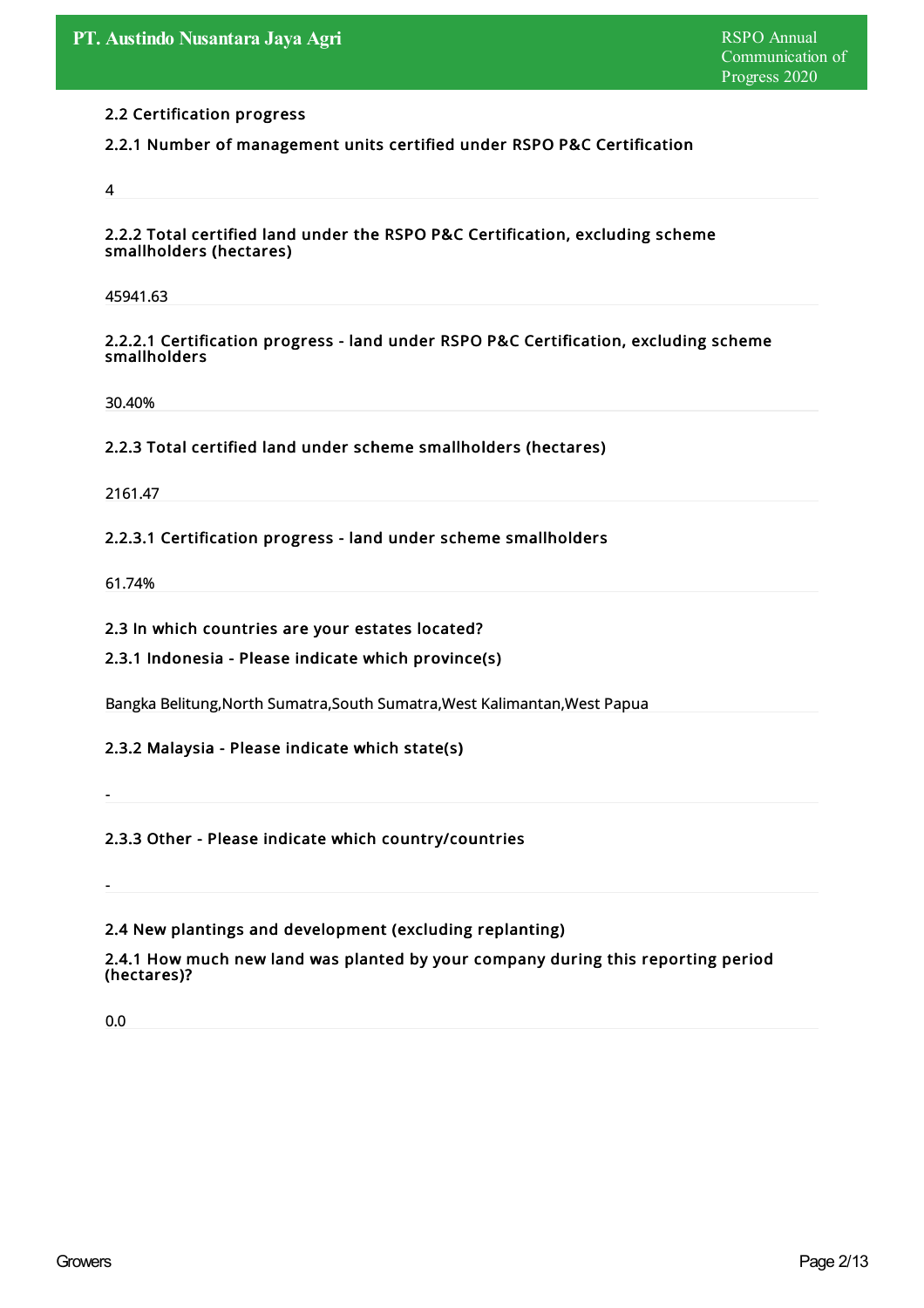#### 2.5 Supply of Fresh Fruit Bunches (FFB)

2.5.1 Total FFB volume produced by estates managed or controlled by your company (tonnes)

771860.67

#### 2.5.1.1 Total certified FFB volume produced by certified estates managed or controlled by your company (tonnes)

710662.4

2.5.2 In addition to FFB produced by your company's estates, does your supply base include any of the following?

Scheme Smallholders

Independent Smallholders

**V** Outgrowers

Other Third-Party Suppliers

#### 2.5.3 Scheme smallholder operations that supply your operations:

# 2.5.3.1 Total FFB volume supplied by scheme smallholders (tonnes)

72672.64

#### 2.5.3.2 Total certified FFB volume supplied by scheme smallholders (tonnes)

34178.97

2.5.4 Independent smallholder operations that supply your operations:

#### 2.5.4.1 Total FFB volume supplied by independent smallholders (tonnes)

281095.78

# 2.5.4.2 Total certified FFB volume supplied by independent smallholders (tonnes)

0.0

2.5.5 Outgrower operations that supply your operations:

2.5.5.1 Total FFB volume supplied by outgrowers (tonnes)

68879.63

2.5.5.2 Total certified FFB volume supplied by outgrowers (tonnes)

0.0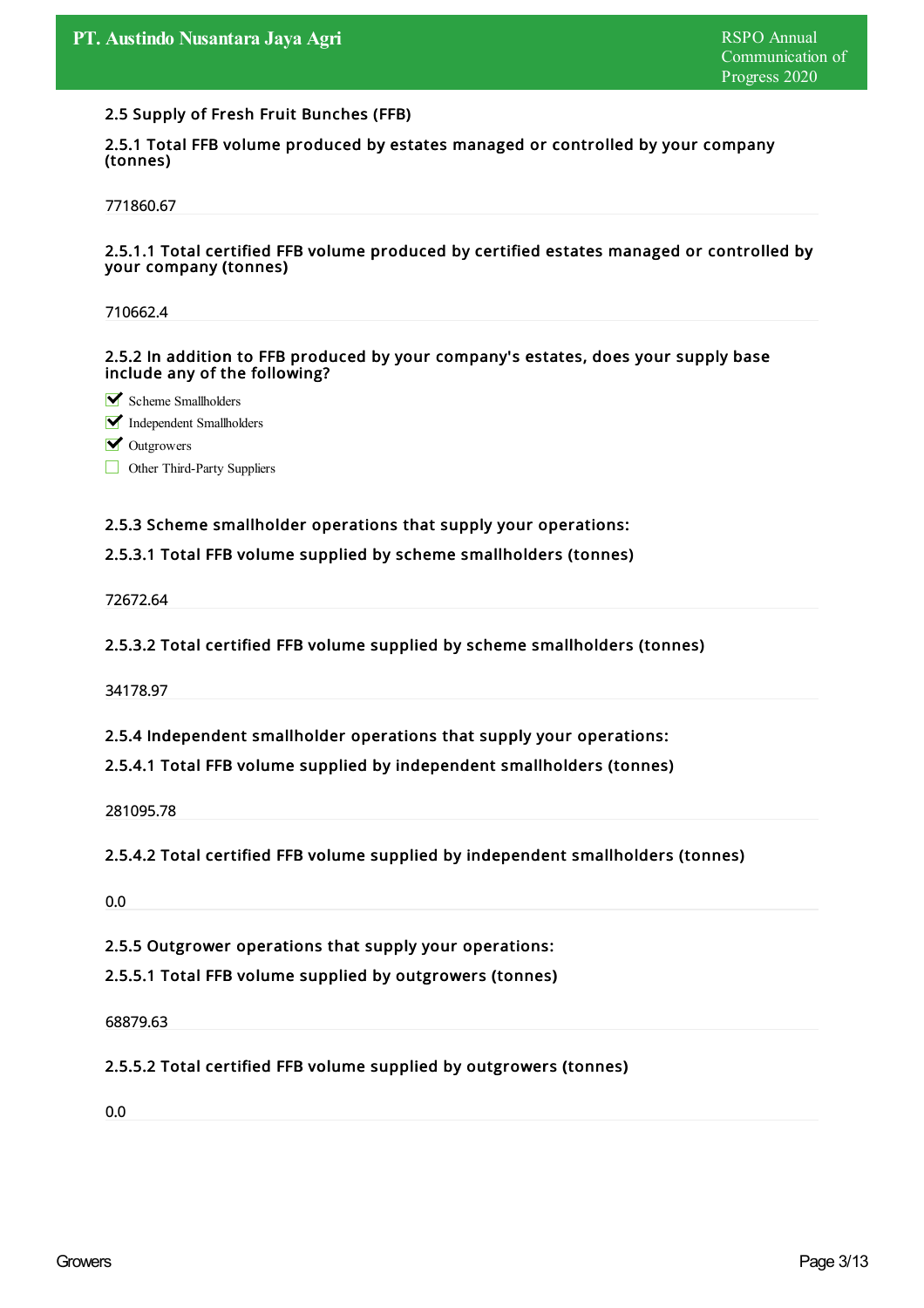2.6 Fresh Fruit Bunches (FFB) processing and production operations

- 2.6.1 Number of palm oil mills operated
- 5

2.6.2 Number of palm oil mills certified under RSPO P&C

4

2.7 Palm Kernel processing and production operations

2.7.1 Number of palm kernel crushers and/or palm kernel mills operated

1

2.7.2 Number of palm kernel crushers and/or palm kernel mills certified under RSPO Supply Chain Certification (SCC)

0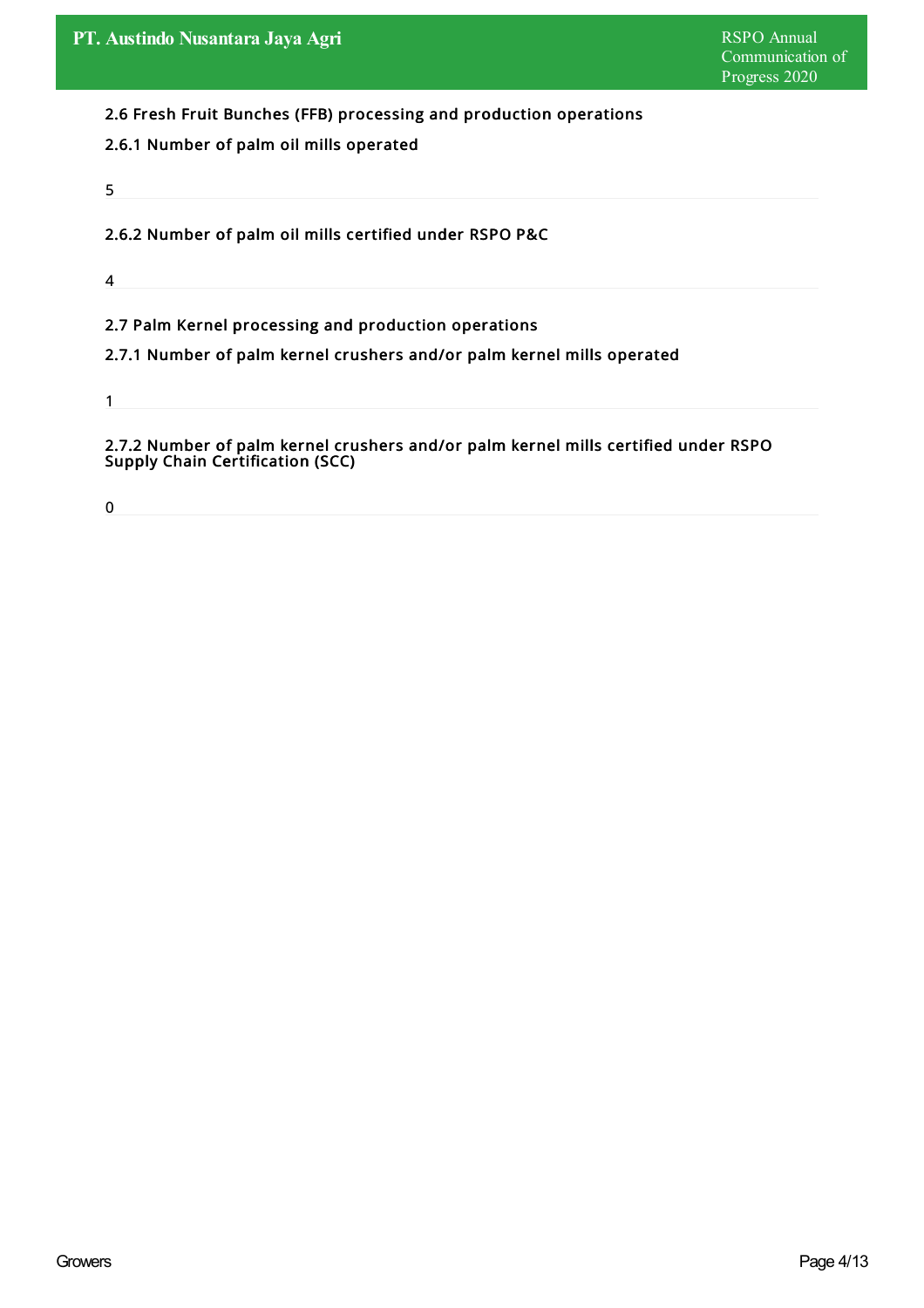# 3. Palm Oil and Certified Palm Oil Production

Information in Section 3 - Palm Oil and Certified Palm Oil Production - is <sup>a</sup> mandatory declaration in your ACOP. This includes volume, to enable the RSPO to accurately calculate production uptake on <sup>a</sup> member, sector and total level. ACOP reports without reported volume data will be considered incomplete and will not be accepted.

#### **3.1 Total Crude PalmOil produced (tonnes)**

| <b>Countries/Regions</b> | <b>Tonnes</b> |
|--------------------------|---------------|
| Malaysia                 | $0.0\,$       |
| Indonesia                | 244484.74     |
| Latin America            | $0.0\,$       |
| Africa                   | $0.0\,$       |
| Rest of the World        | $0.0\,$       |
| Total                    | 244484.74     |

#### **3.2 CSPOsold as RSPOcertified**

| <b>Description</b>      | <b>Tonnes</b> |
|-------------------------|---------------|
| Identity Preserved (IP) | $0.0\,$       |
| Segregated (SG)         | $0.0\,$       |
| Mass Balance (MB)       | 33605.08      |
| <b>RSPO</b> Credits     | 103139.22     |
| Total                   | 136744.3      |

#### **3.5 Total CSPOsold**

| <b>Description</b>                              | <b>Tonnes</b>    |
|-------------------------------------------------|------------------|
| 3.2 CSPO sold as RSPO-certified                 | 136744.3         |
| 3.3 CSPO sold under other certification schemes | 0.0 <sub>1</sub> |
| 3.4 CSPO sold as conventional                   | 17864.28         |
| Total                                           | 154608.58        |

#### 3.6 According to the volume information you have provided in this questionnaire, CSPO represents the following percentage of your total CPO production

63.24%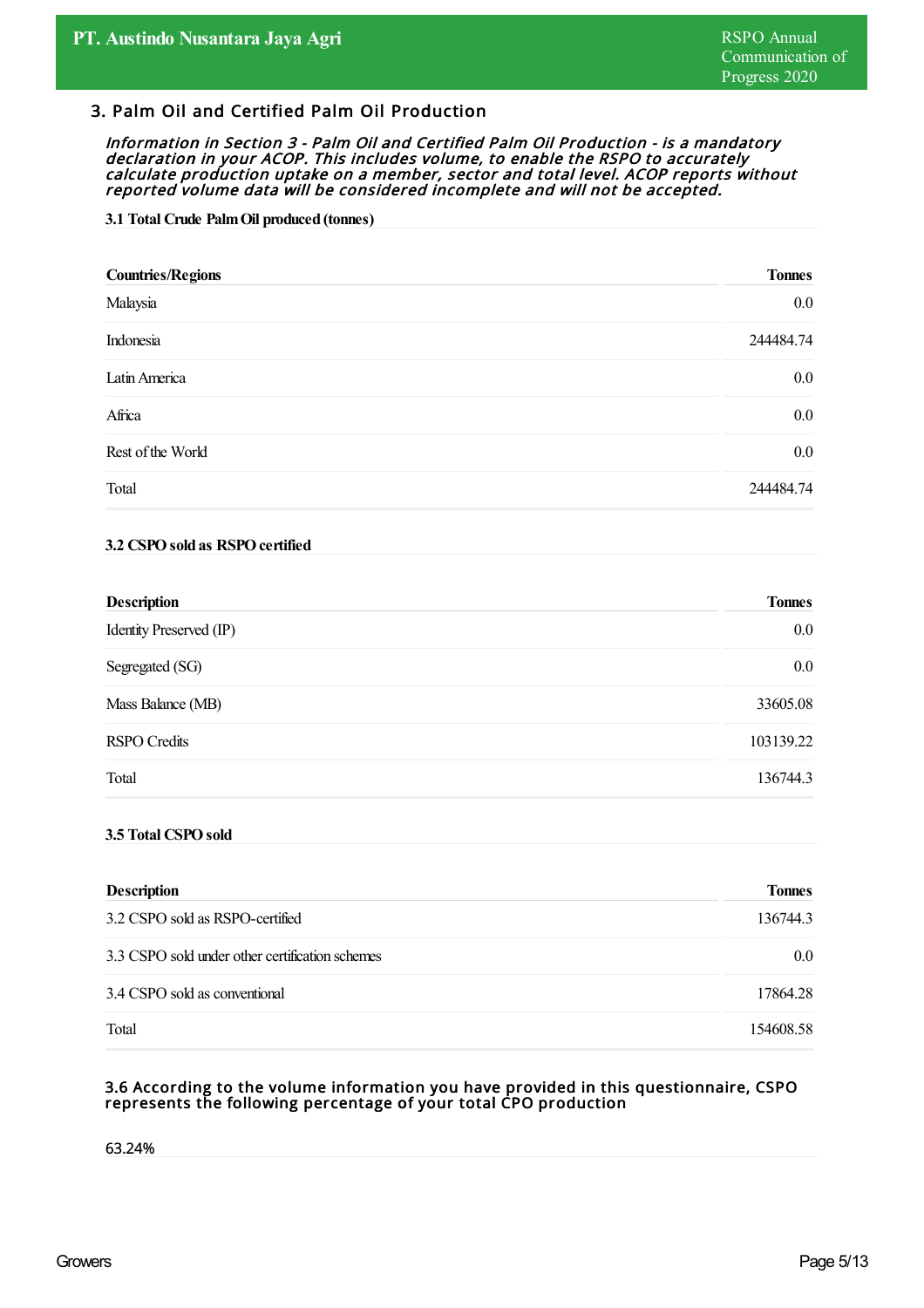**3.7 Based on total CSPOvolumes sold (QuestionG.3.6) , please estimate the percentage of the volumes originating fromyour operations in the following regions/countries**

| <b>Countries/Regions</b> | Percentage |
|--------------------------|------------|
| Malaysia                 | $0.0\,$    |
| Indonesia                | 100.0      |
| Latin America            | $0.0\,$    |
| Africa                   | $0.0\,$    |
| Rest of the World        | $0.0\,$    |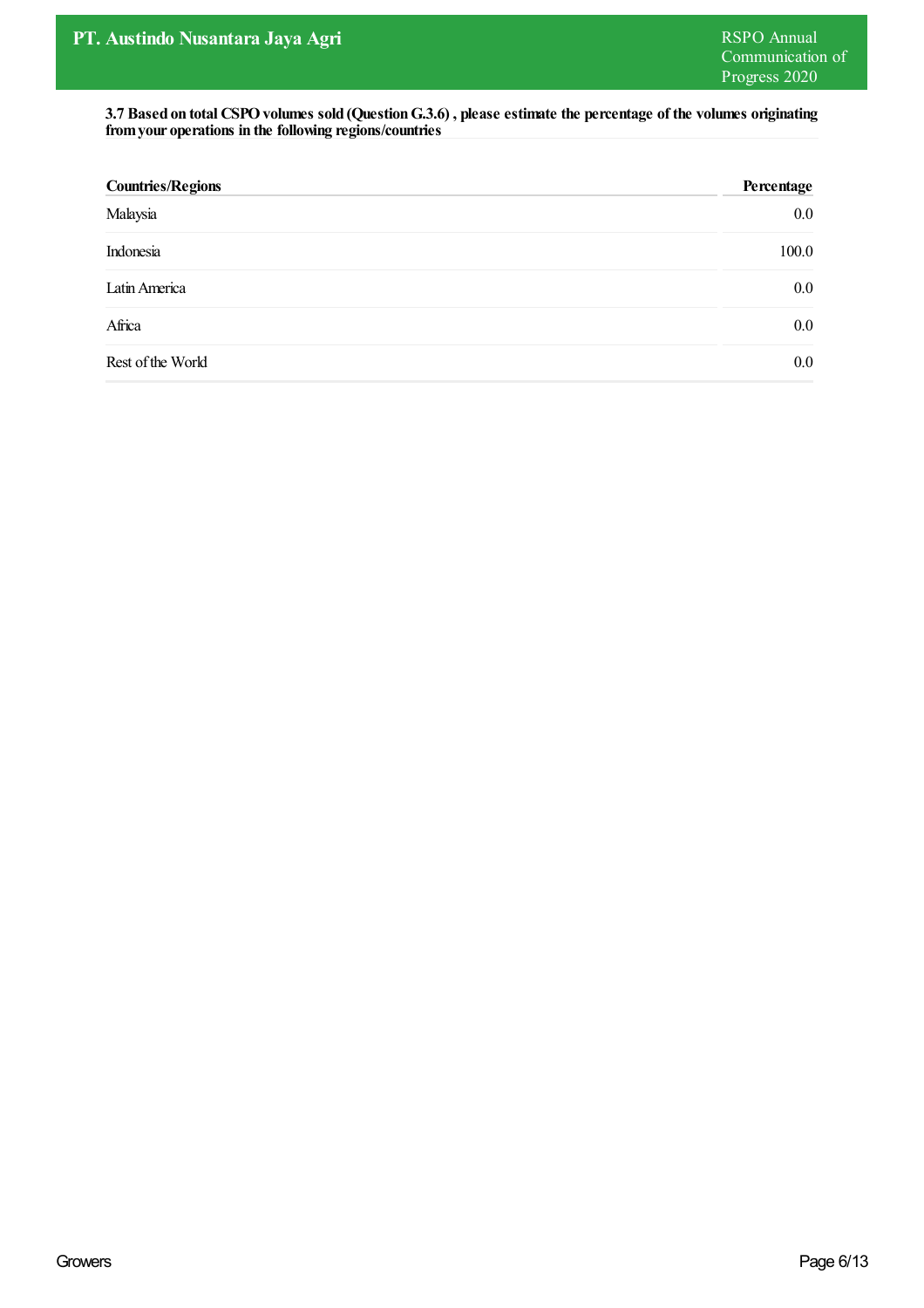# 3.8 Total Crude Palm Kernel produced (tonnes)

| <b>Countries/Regions</b> | <b>Tonnes</b> |
|--------------------------|---------------|
| Malaysia                 | $0.0\,$       |
| Indonesia                | 51161.69      |
| Latin America            | $0.0\,$       |
| Africa                   | $0.0\,$       |
| Rest of the World        | $0.0\,$       |
| Total                    | 51161.69      |

#### **3.9 CSPKsold as RSPOcertified**

| <b>Description</b>      | <b>Tonnes</b> |
|-------------------------|---------------|
| Identity Preserved (IP) | $0.0\,$       |
| Segregated (SG)         | $0.0\,$       |
| Mass Balance (MB)       | 15502.96      |
| Total                   | 15502.96      |

# 3.12 Total CSPK sold

| <b>Description</b>                               | <b>Tonnes</b> |
|--------------------------------------------------|---------------|
| 3.9 CSPK sold as RSPO-certified                  | 15502.96      |
| 3.10 CSPK sold under other certification schemes | 0.0           |
| 3.11 CSPK sold as conventional                   | 16801.55      |
| Total                                            | 32304.51      |

#### 3.13 According to the volume information you have provided in this questionnaire, CSPK represents the following percentage of your total CPK production

63.14%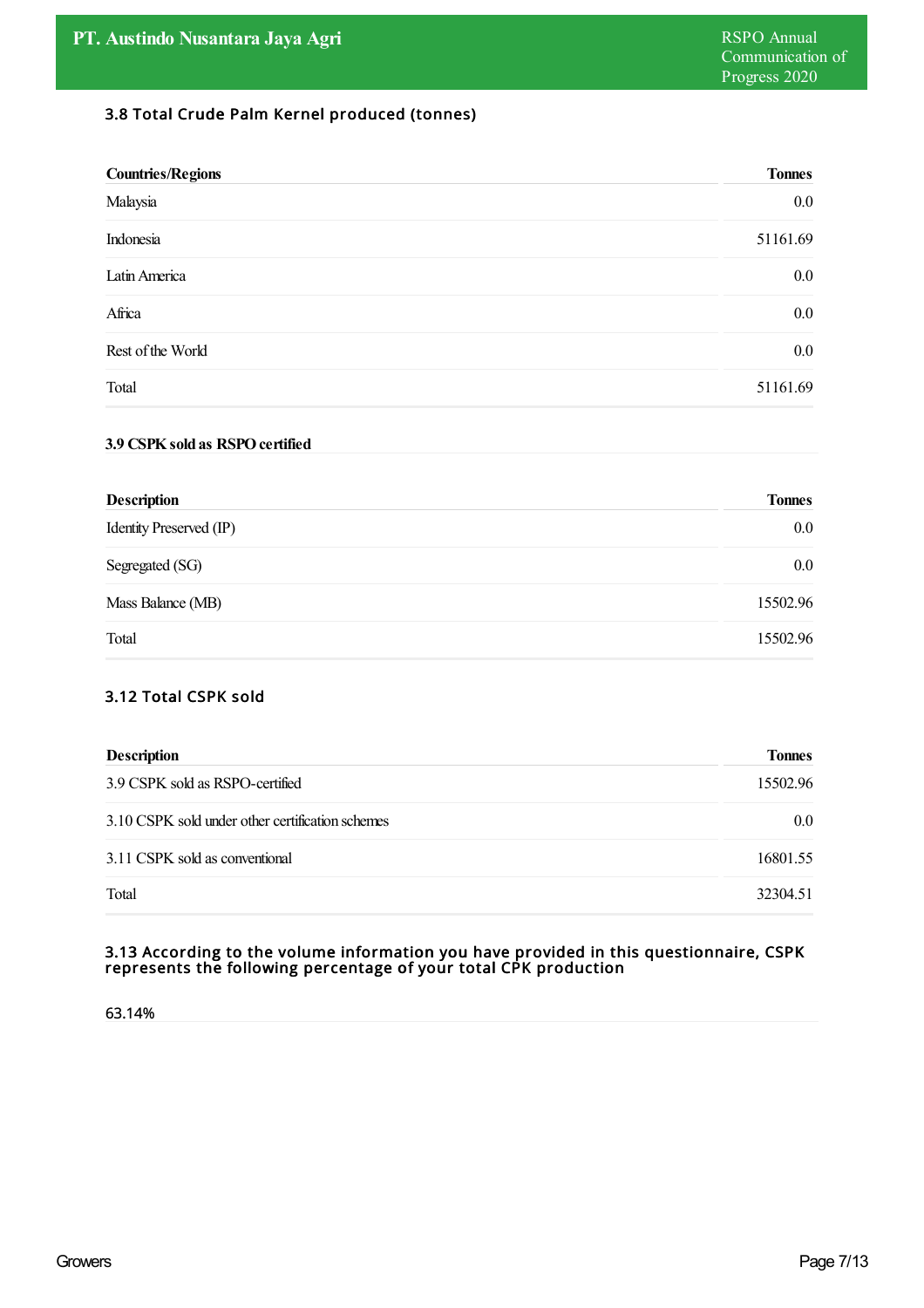#### 3.14 Based on the CSPK sold volumes (Question G.3.12), please estimate the percentage of volumes originating from your operations in the following regions/countries:

| <b>Countries/Regions</b> | <b>Tonnes</b> |
|--------------------------|---------------|
| Malaysia                 | 0.0           |
| Indonesia                | 100.0         |
| Latin America            | 0.0           |
| Africa                   | 0.0           |
| Rest of the World        | $0.0\,$       |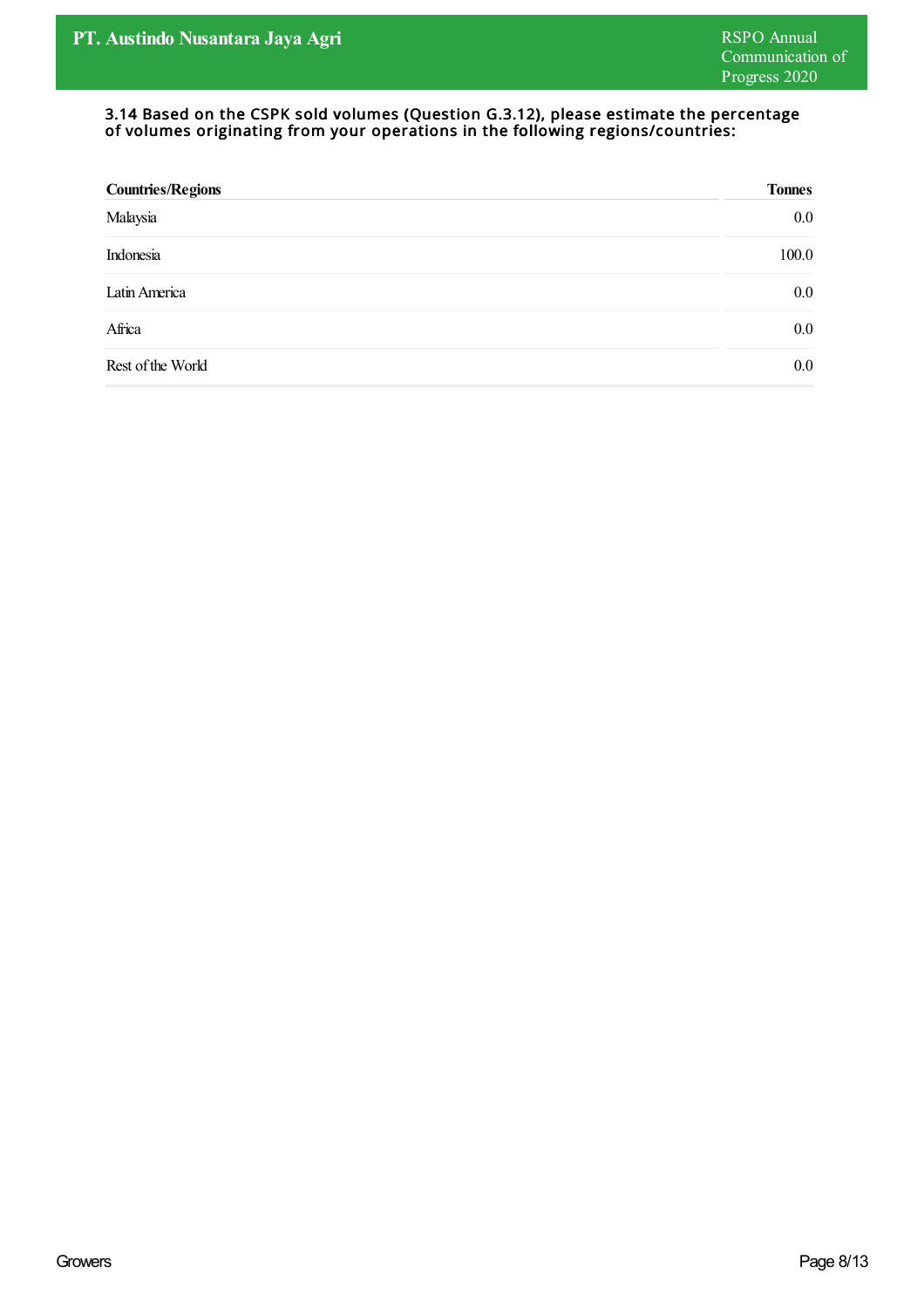# 4. TimeBound Plan

4.1 Which year did your company achieve (or plans to achieve) its first RSPO P&C certification?

2011

4.2 Which year did your company achieve (or plans to achieve) 100% RSPO certification for all its estates and mills?

2026

#### 4.2.1 If the previous target year for G.4.2 has not been met, please explain why

The previous target year (2024) has not been met because one of our subsidiary HCV Assessment Report (PT Austindo Nusantara Jaya Tbk) still under review by HCVRN since 2017.

#### 4.3 Which year did your company achieve (or plans to achieve) 100% RSPO certification of scheme smallholders?

2027

# 4.3.1 If the previous target year for G.4.3 has not been met, please explain why

The previous target year (2025) has not been met because the management for scheme smallholders depend on when the nucleus plantation (PT Austindo Nusantara Jaya Tbk) is certified.

#### 4.4 Which year did your company achieve (or plans to achieve) 100% RSPO certification for all FFB, regardless of source?

2030

# 4.4.1 If the previous target year for G.4.4 has not been met, please explain why

Our target still the same with previous target year.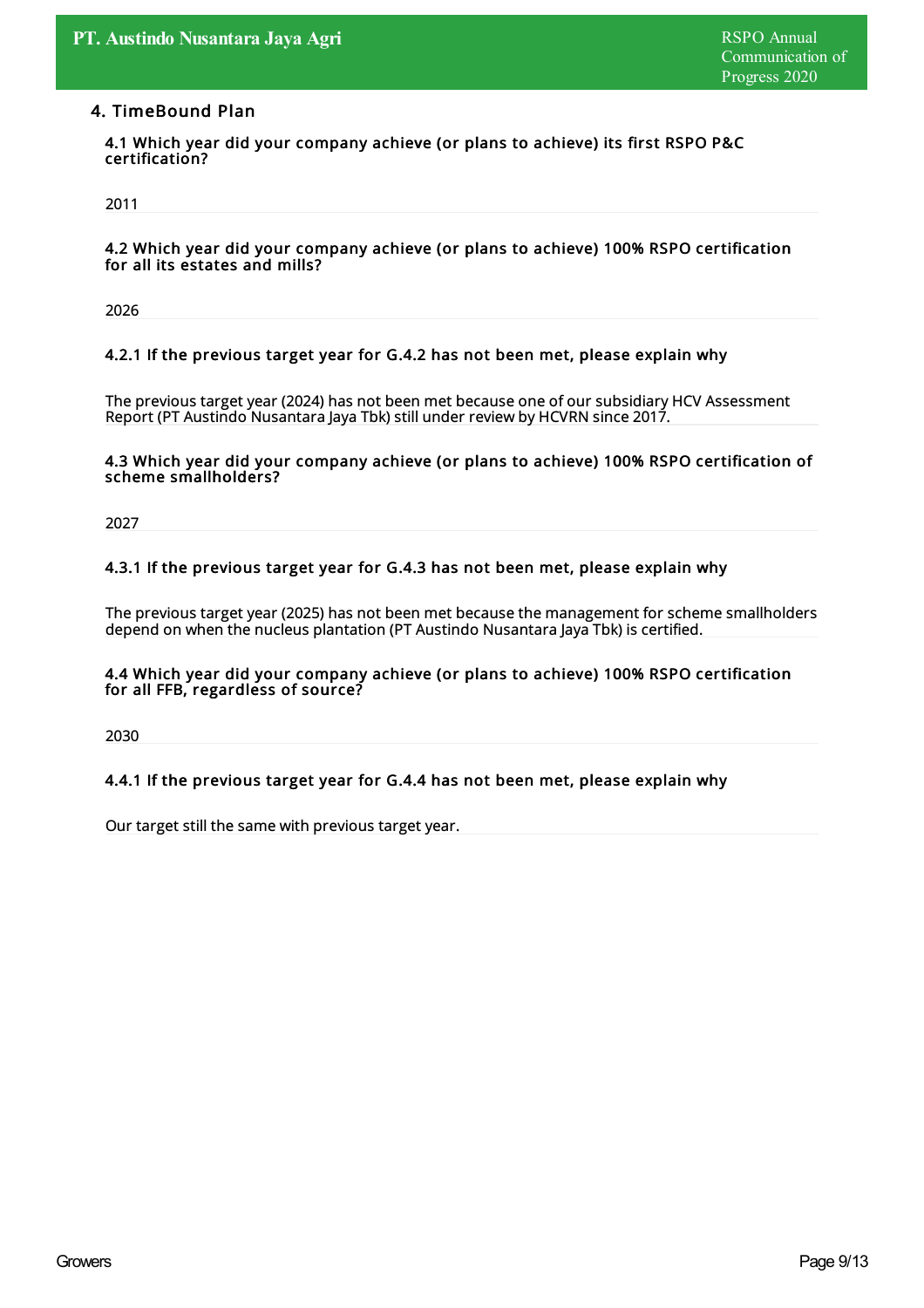# 5. Concession Map

5.1 The RSPO General Assembly Resolution 6G (2013) calls for all members with Grower operations to submit maps of their concessions through ACOP. Has your company submitted concession maps to the RSPO in previous ACOP cycles?

Yes

5.2 Has your company acquired any new concession sites or have any concession sites changed ownership since the previous ACOP map submission?

No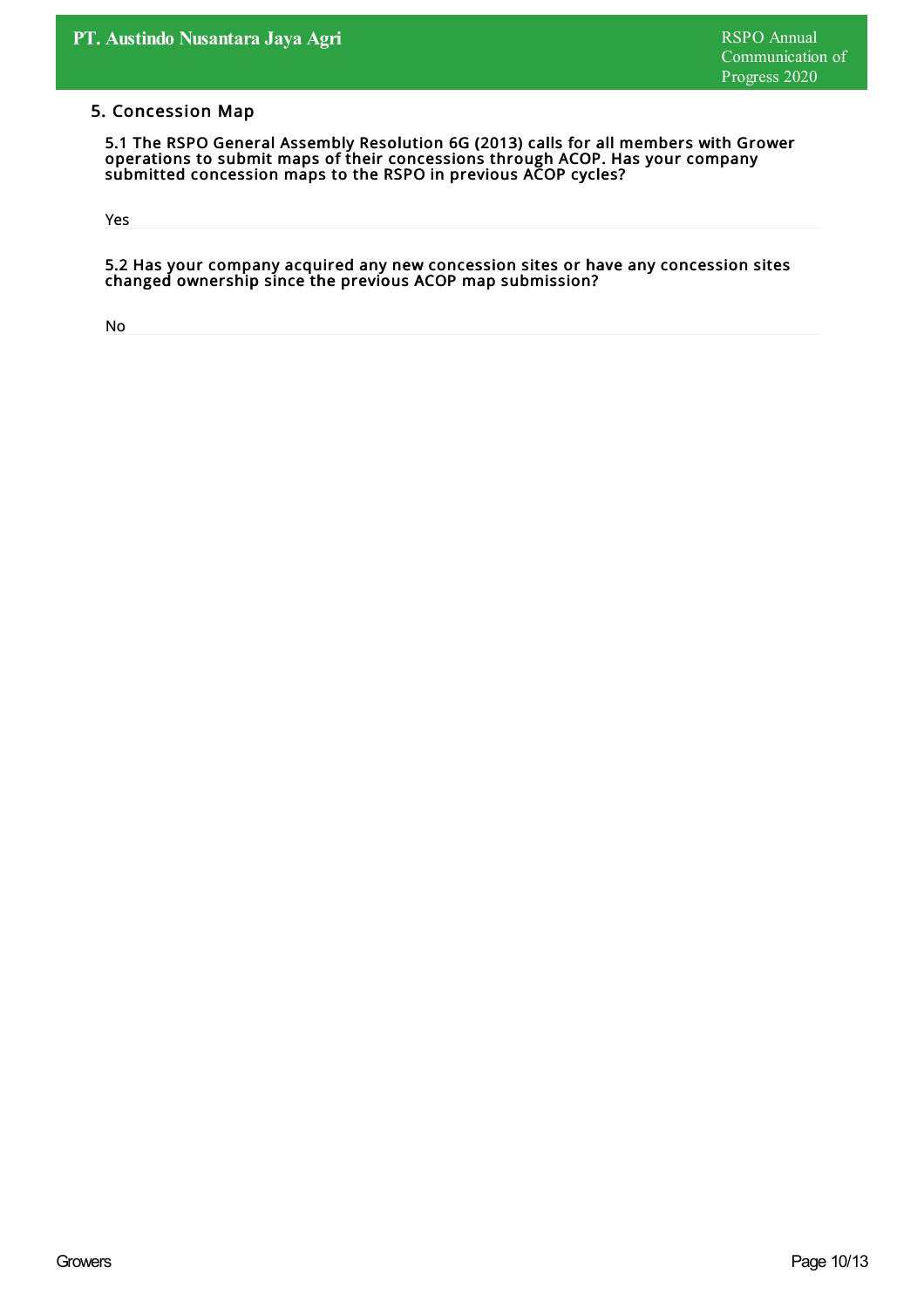#### 6. GHG Footprint

6.1 What is the average GHG footprint for all certified management units by hectare (tCO2e/ha)?

#### 16.13

6.2 What is the average GHG footprint for all certified management units per tonne of crude palm oil (tCO2e/tCPO)?

| 4.2                                                                                                |
|----------------------------------------------------------------------------------------------------|
|                                                                                                    |
| 6.3 What are the key emission sources identified by your company in certified<br>management units? |
| $\blacktriangleright$ Land use change                                                              |
| $\blacksquare$ Existing cultivation peatland                                                       |
| Palm oil mill effluent (POME)                                                                      |
| $\blacktriangleright$ Fertiliser application                                                       |
| $\Box$ Others                                                                                      |
|                                                                                                    |
| <b>Others</b>                                                                                      |
|                                                                                                    |
| 6.4 Does your company have a baseline for GHG reporting?                                           |
| Yes                                                                                                |
|                                                                                                    |
| 6.4.1 What is the target baseline?                                                                 |
|                                                                                                    |
| 30% % by the year 2030 from the baseline year of 2014                                              |
|                                                                                                    |
| 6.5 Does your company have an annual GHG emissions reduction/minimising target?                    |
|                                                                                                    |
| Yes                                                                                                |

# 6.5.1 What is your company's annual GHG emissions reduction/minimising target?

0.0

# 6.5.2 What measures are currently being taken to reduce GHG emissions?

a. Reduce dependence on fossil fuel by optimizing the renewable energysources and improving energy efficiency b. Effective use of fertilizers: Ensure the use of fertilizers is in accordance with the recommendations based on soil and leaf analysis.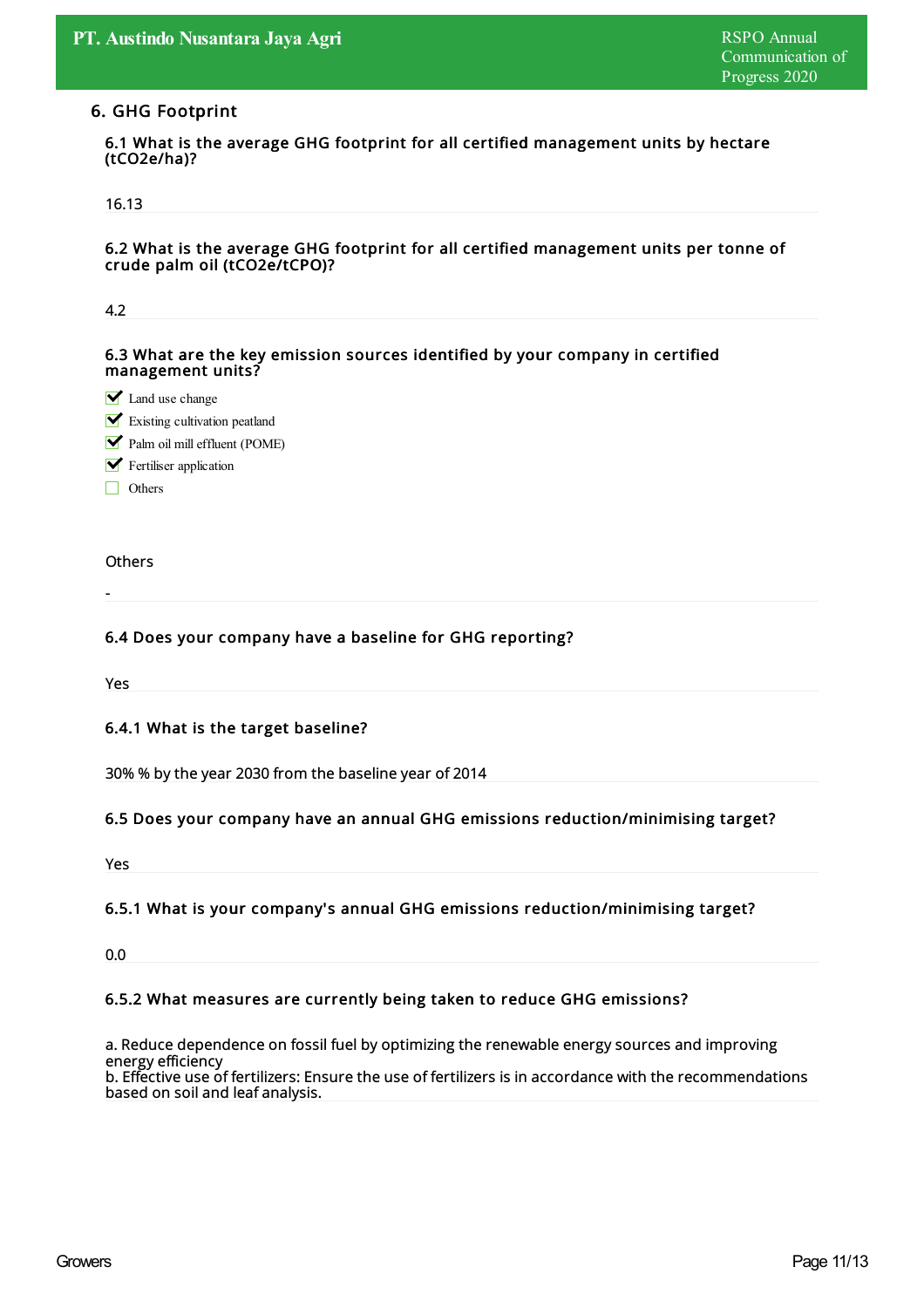# 7. Support for Oil Palm Smallholders

# 7.1 How is your company supporting Independent Smallholder groups?

 $\blacktriangleright$  Sourcing of physical FFB

- Financial support
- **V** Operations support
- $\triangledown$  Training support
- **Y** Community development
- Not supporting Independent Smallholder groups
- Others

**Others** 

-

-

7.1.1 Please provide the names and locations of the oil palm Independent Smallholder groups that you are currently supporting. This question is not mandatory, and is left to the discretion of the RSPO member to answer.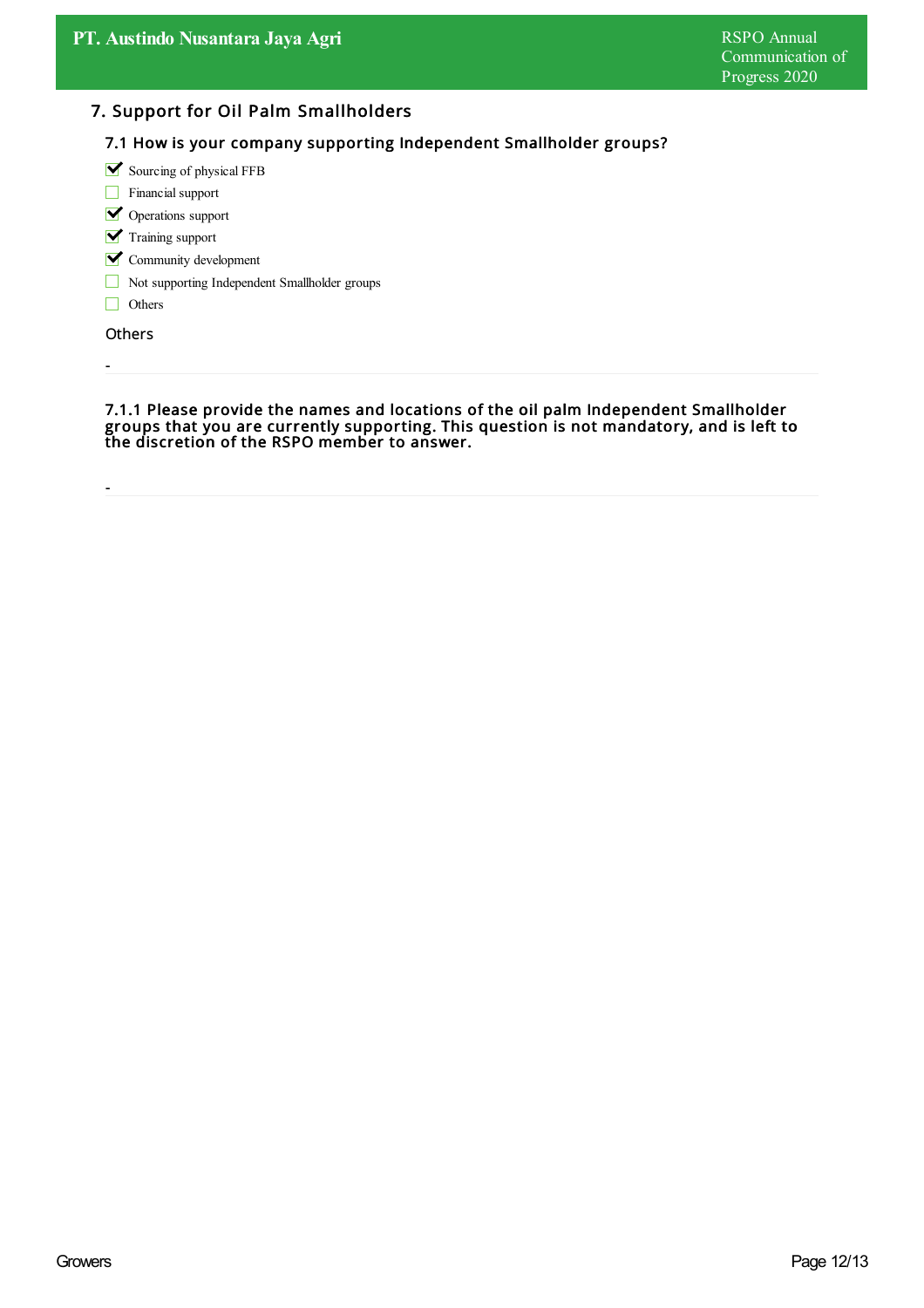#### 8. Actions For Next Reporting Period

8.1 Outline activities that your company will undertake in the coming year to advance its certification efforts.

1. To maintain the certification of all concession units based on the latest RSPO P&C 2018 requirements.

2. To comply the updated RSPO P&C 2018 requirements in the uncertified units.

3. To prepare the uncertified units for RSPO certification.

4. To improve, reduce and consolidate GHG emissions in all concession units.

#### 8.2 Outline activities that your company will undertake in the coming year to promote the uptake CSPO along the supply chain.

- 1. To complete our Traceability compliance database.
- 2. To educate and train our smallholders and external suppliers on sustainabilityrequirements.
- 3. To ensure the source of FFB supplier following the RSPO P&C 2018 requirements progresivelly.
- 4. To continue the certification program for Scheme and Associated Smallholders

5. To encourage and promote RSPO certification with independent smallholders and outgrowers.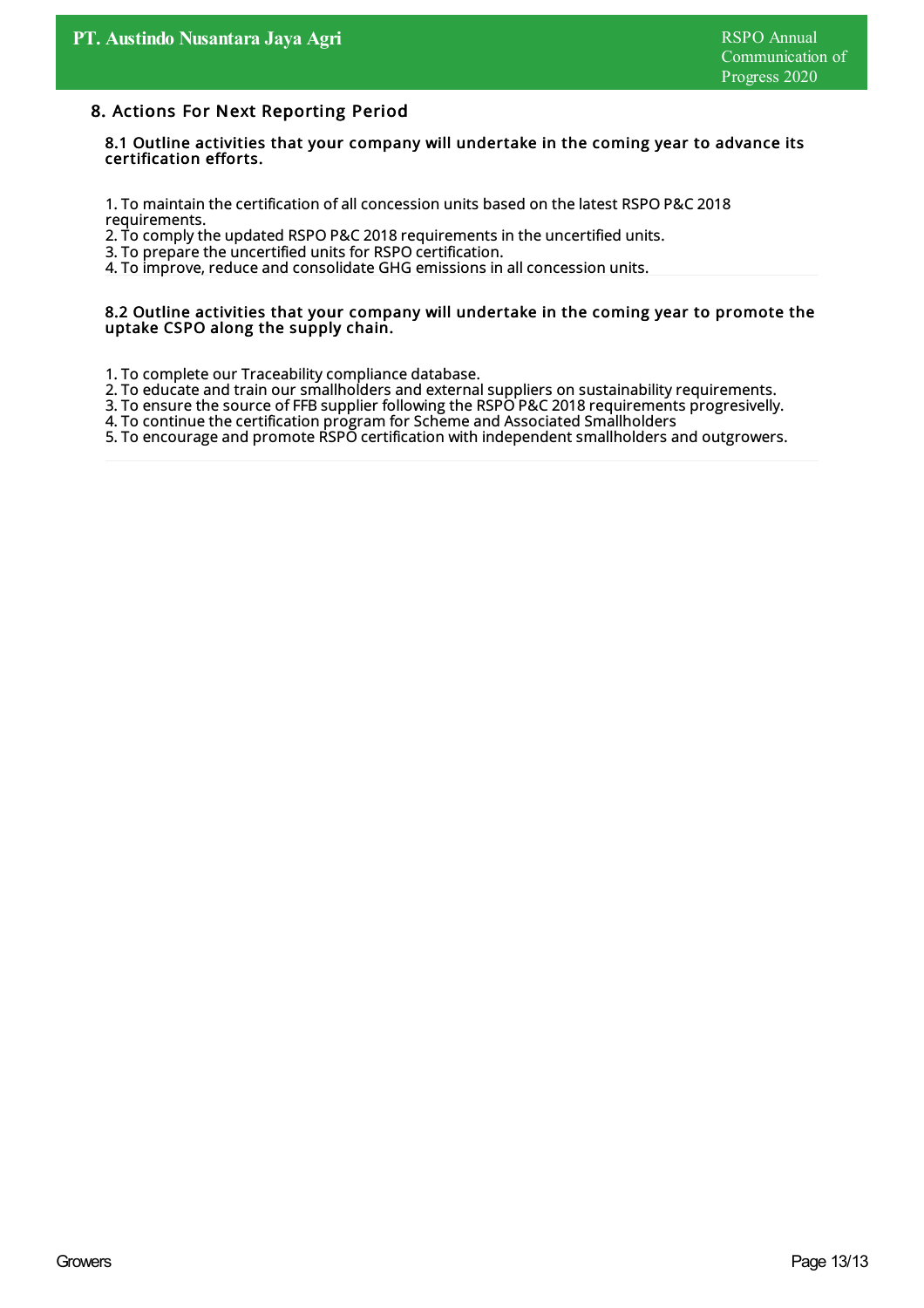# Processors & Traders

# 1. Operational Profile

# 1.1 Please state your company's main activity within the palm oil supply chain.

- Refiner of CPO and PKO
- Palm Kernel Crusher
- Trader with Physical Possession
- Trader without Physical Possession
- Integrated Refiner-Trader-Processor
- Intermediate Products Producer
- **Power**, Energy and Biofuel Processor
- Animal Feed Producer
- Oleochemicals Producer
- Distribution & Logistics
- $\Box$  Other

#### **Other**

-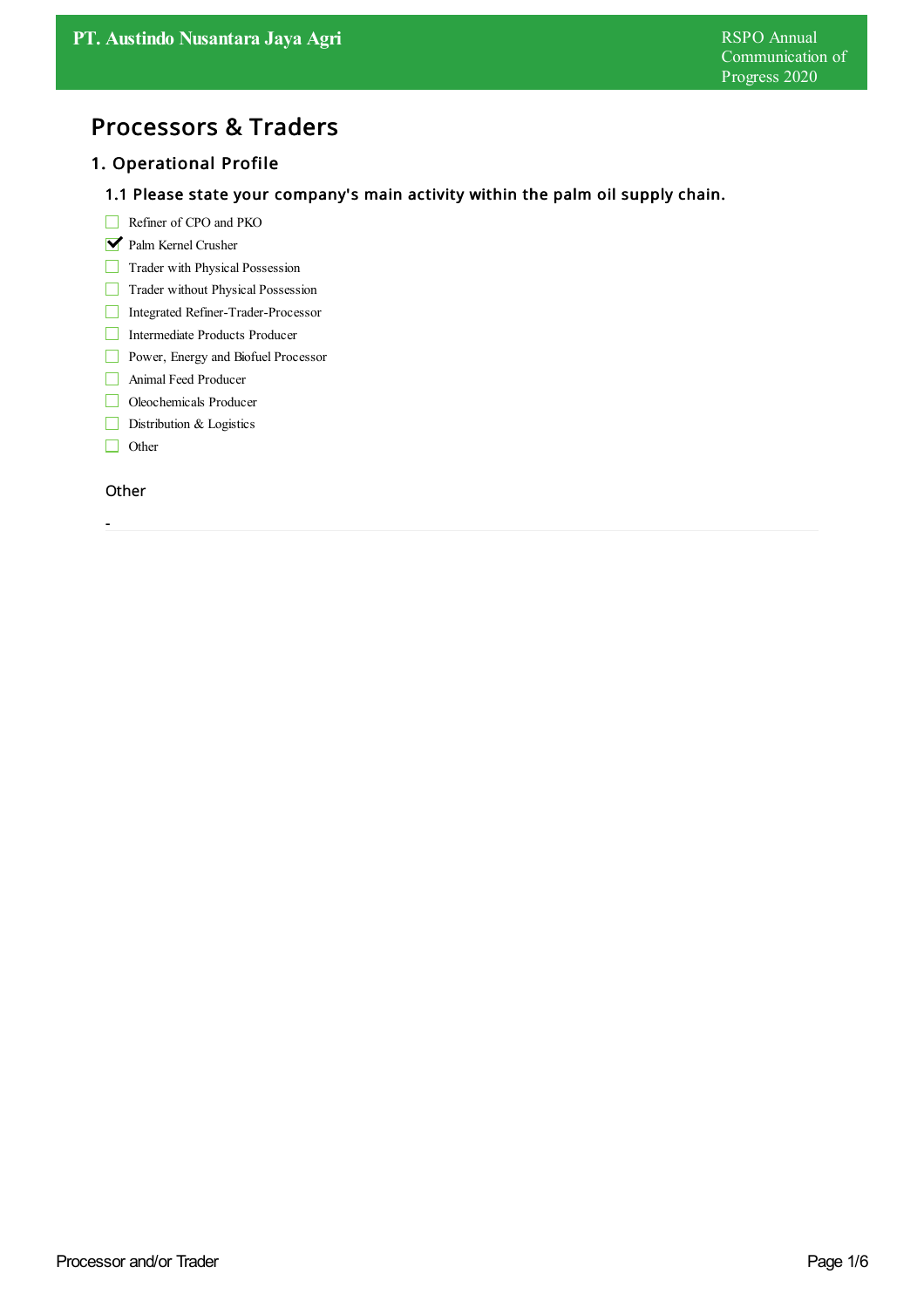# 2. Palm Oil and Certified Sustainable Palm Oil Consumption

Information in Section 2.0 - Palm Oil and Certified Sustainable Palm Oil Sourcing is <sup>a</sup> mandatory declaration in your ACOP. This includes volume data on palm oil, palm kernel oil and related products consumed of individual members, sectors and RSPO members as <sup>a</sup> whole. ACOP reports without reported volume data will be considered as incomplete and will not be accepted. Incomplete ACOP reports may lead to suspension or termination of RSPO membership.

2.1 Please include details of all certified and uncertified operations using palm oil, palm kernel oil and related products, owned and/or managed by the member and/or all entities that belong to the group.

- 1. PT Austindo Nusantara Jaya Agri CPO certified and PK certified
- 2. PT Sahabat Mewah dan Makmur CPO certified and PK certified
- 3. PT Austindo Nusantara Jaya Agri Siais CPO certified and PK certified.
- 4. PT Kayung Agro Lestari CPO certified and PK certified.

5. PT Galempa Sejahtera Bersama - developing stage - uncertified unit

6. PT Putera Manunggal Perkasa - CPO, PK and PKO producer - uncertified unit.

7. PT Permata Putera Mandiri - supply FFB to PT Putera Manunggal Perkasa - uncertified unit

8. PT Austindo Nusantara Jaya Tbk- plan to develop area - in the process of HCV Assessment review by HCVRN.

#### 2.1.1 In which markets do you sell goods with palm oil and palm oil -related products?

India,Indonesia

DL.2.0 In order to facilitate ease of reporting and transparency, RSPO members operating within the palm oil demand supply chain can now choose to report palm oil and palm oil product volumes on:

an aggregate level (as in previous ACOP reporting cycles)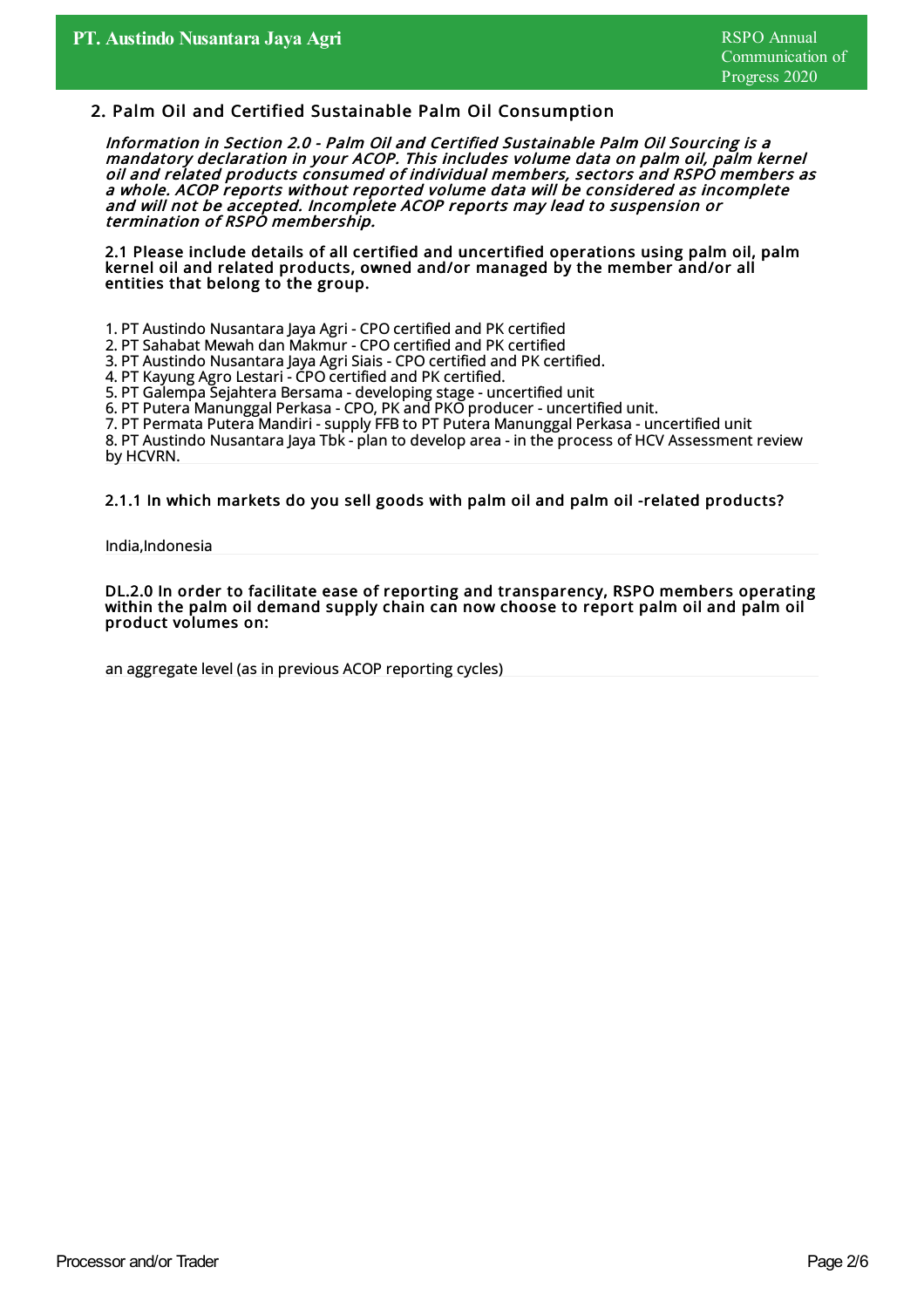# **2.2 Volumes of uncertified and certified palmoil, palmkernel oil and related product sourced in the year**

| <b>Description</b>                                                      | <b>Tonnes</b> |
|-------------------------------------------------------------------------|---------------|
| Crude palm oil, including derivatives refined from CPO (tonnes)         | 244484.74     |
| Crude palm kernel oil, including derivatives refined from CPKO (tonnes) | 717.35        |
| Crude palm kernel expeller (tonnes)                                     | 51161.69      |
| Total                                                                   | 296364        |

#### **2.3 Volume of RSPO-certified palmoil, palmkernel oil and related products sourced in the year(tonnes):**

| <b>Description</b>                        | Crude Palm<br>and CSPO<br><b>Derivatives</b> | Crude Palm<br><b>Kernel Oil</b><br>Oil (CSPO) (CSPKO) and Palm Kernel<br><b>CSPKO</b><br><b>Derivatives</b> | <b>Expeller</b><br>(CSPKE) |
|-------------------------------------------|----------------------------------------------|-------------------------------------------------------------------------------------------------------------|----------------------------|
| RSPO Credits from Mill / Crusher          | 103139.22                                    | 0.0                                                                                                         | 0.0                        |
| RSPO Credits from Independent Smallholder | 0.0                                          | 0.0                                                                                                         | 0.0                        |
| Mass Balance (MB)                         | 33605.08                                     | 0.0                                                                                                         | 15502.96                   |
| Segregated (SG)                           | 0.0                                          | 0.0                                                                                                         | 0.0                        |
| Identity Preserved (IP)                   | 0.0                                          | 0.0                                                                                                         | 0.0                        |
| Total                                     | 136744.3                                     | 0.0                                                                                                         | 15502.96                   |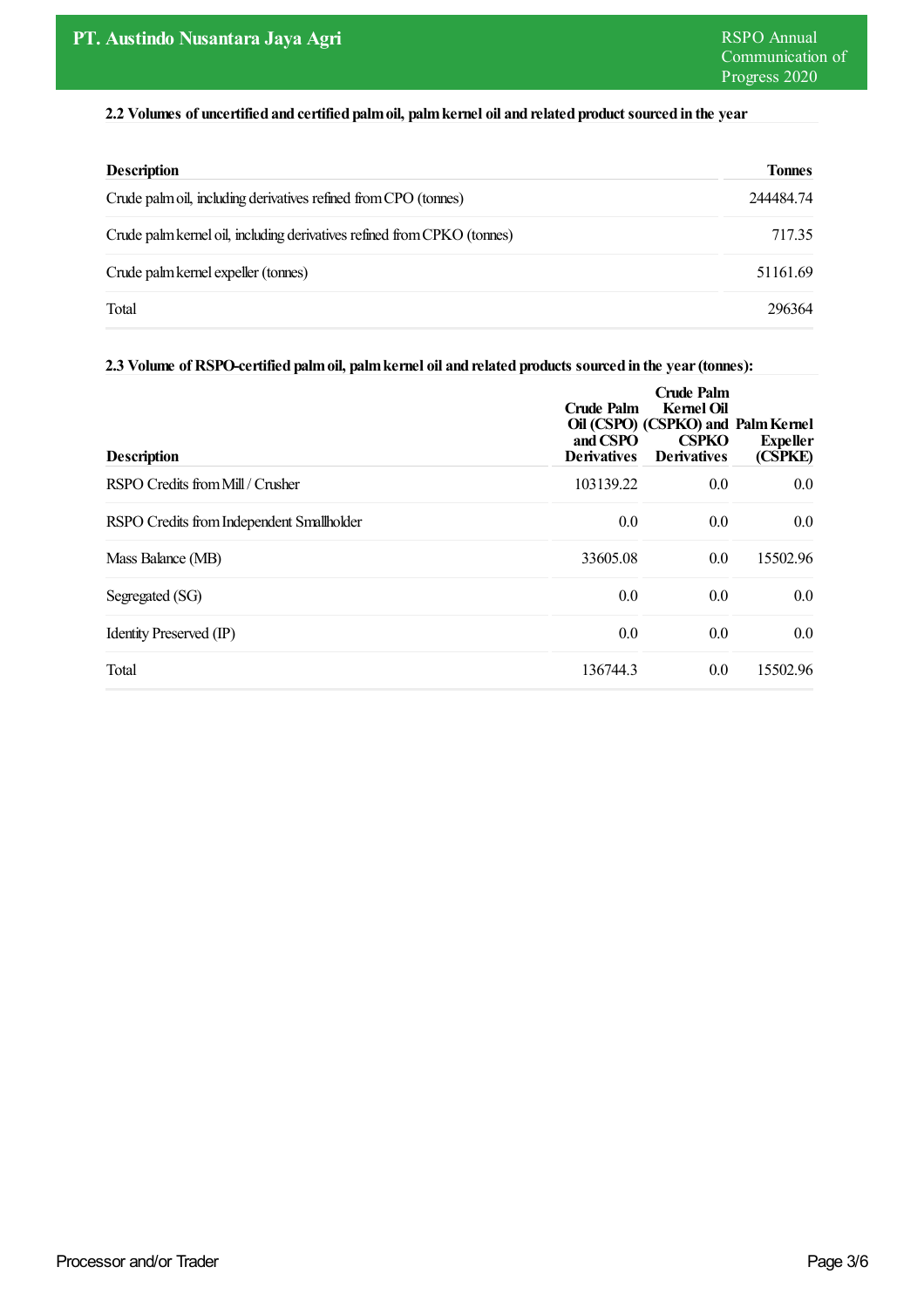2.4 According to the volume information you have provided in Question PT.2.2 and Question PT.2.3, your company's certified palm oil, palm kernel oil and related products uptake is:

#### 51.37%

2.4.1 Please provide additional information on your certified palm oil, palm kernel oil and related products uptake calculated in PT.2.4. This may include changes due to business environment, evolving nature of operations or variations due to stock positions

Compared with year 2019, the sales of sustainability products under RSPO scheme in 2020 increased but not optimize due to limitations of market demand from the buyers for certified palm oil and kernel.

#### 2.5 What is the estimated percentage of Certified Sustainable Palm Oil in the palm oil, palm kernel oil and related products sold, traded or processed by your company in the following regions:

| <b>Countries/Regions</b> | Percentage |
|--------------------------|------------|
| Europe                   | $0.0\,$    |
| North America            | $0.0\,$    |
| Malaysia                 | $0.0\,$    |
| Indonesia                | 100.0      |
| China                    | $0.0\,$    |
| India                    | $0.0\,$    |
| Latin America            | $0.0\,$    |
| Africa                   | $0.0\,$    |
| Rest of World            | $0.0\,$    |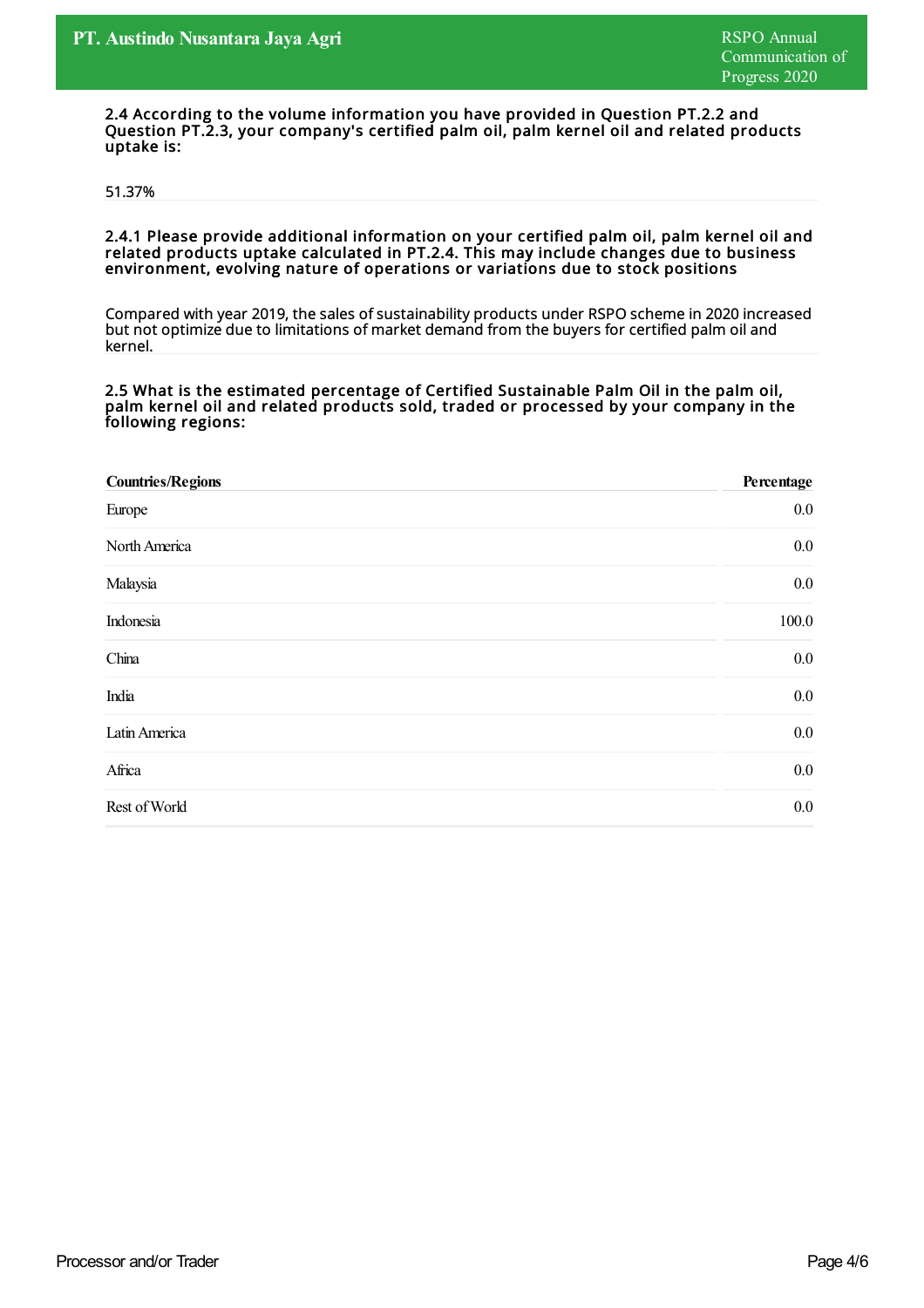# 3. TimeBound Plan

3.1 Which year did your company achieve/obtain (or expects to achieve/obtain) the RSPO supply chain certification or RSPO trader/distributor licence?

2021

3.2 Which year did your company start (or expect to start) to source any RSPO-certified palm oil and oil palm products?

2021

#### 3.2.1 If the previous target year has not been met, please explain why.

The previous target year (2020) has not been met due to pandemic covid19 travel restrictions which has caused the delay of the certification one of our units.

#### 3.3 Which year did your company achieve (or expects to achieve) 100% RSPO certification of all palm product processing facilities.

2021

#### 3.3.1 If the previous target year has not been met, please explain why.

The previous target year (2020) has not been met due to pandemic covid19 travel restrictions which has caused the delay of the certification one of our units.

#### 3.4 Year expected to only source 100% RSPO-certified palm oil and oil palm products.

2021

#### 3.4.1 If target has not been met, please explain why.

The previous target year (2020) has not been met due to pandemic covid19 travel restrictions which has caused the delay of the certification one of our units..

#### 3.5 If the TimeBound Plan commitments declared above do not cover all countries in which the member operates, please explain why

The time bound plan commitments declared above cover for Indonesia only.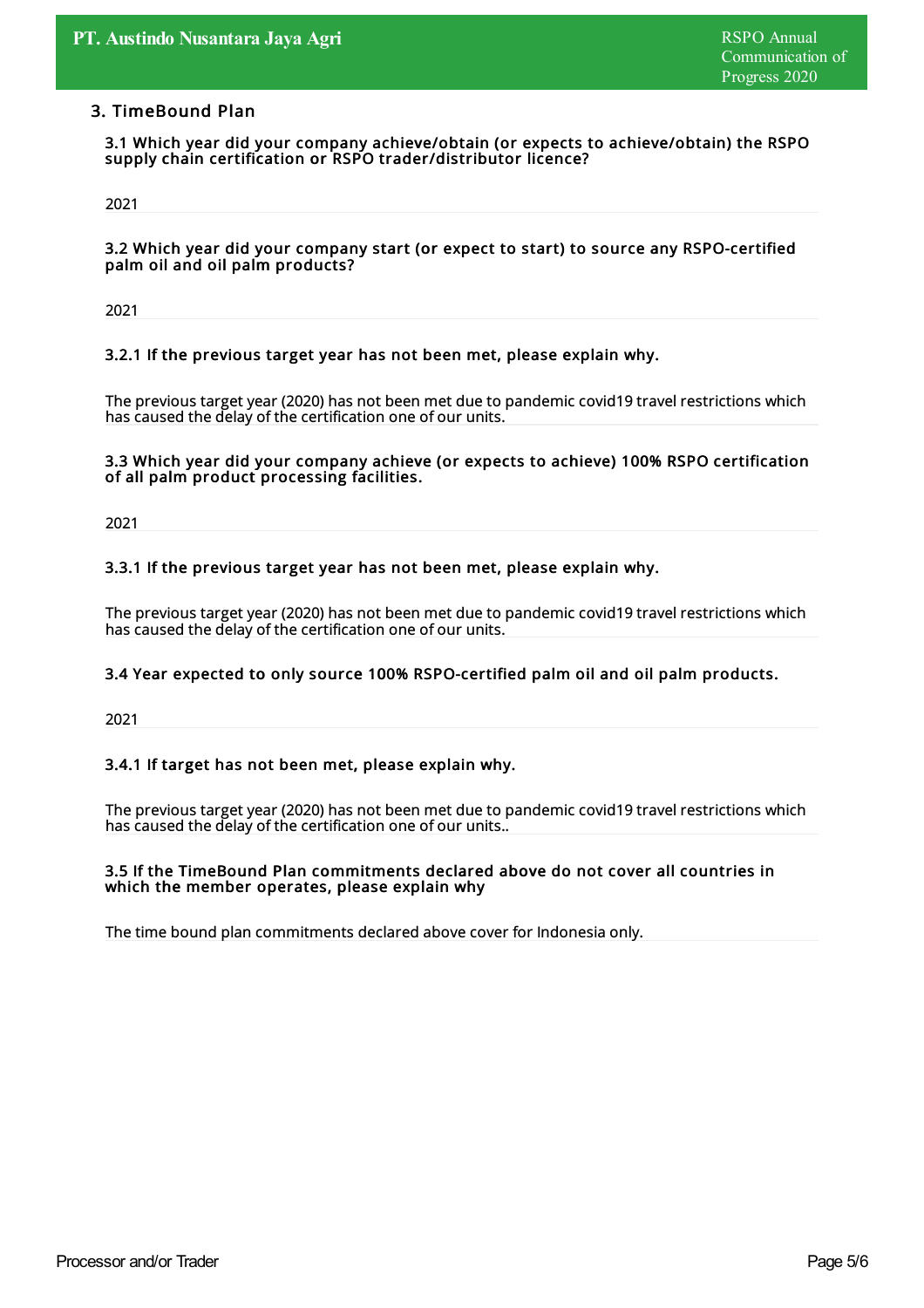# 4. Actions For Next Reporting Period

4.1 Please outline activities that your company will take in the coming year to promote the production or consumption of certified sustainable palm oil (CSPO)

'- To maximize and educate through media to promote the production or consumption of certified sustainable palm oil (CSPO).

- To support and train our FFB suppliers how to produce the certified sustainable palm oil CSPO by RSPO certifications.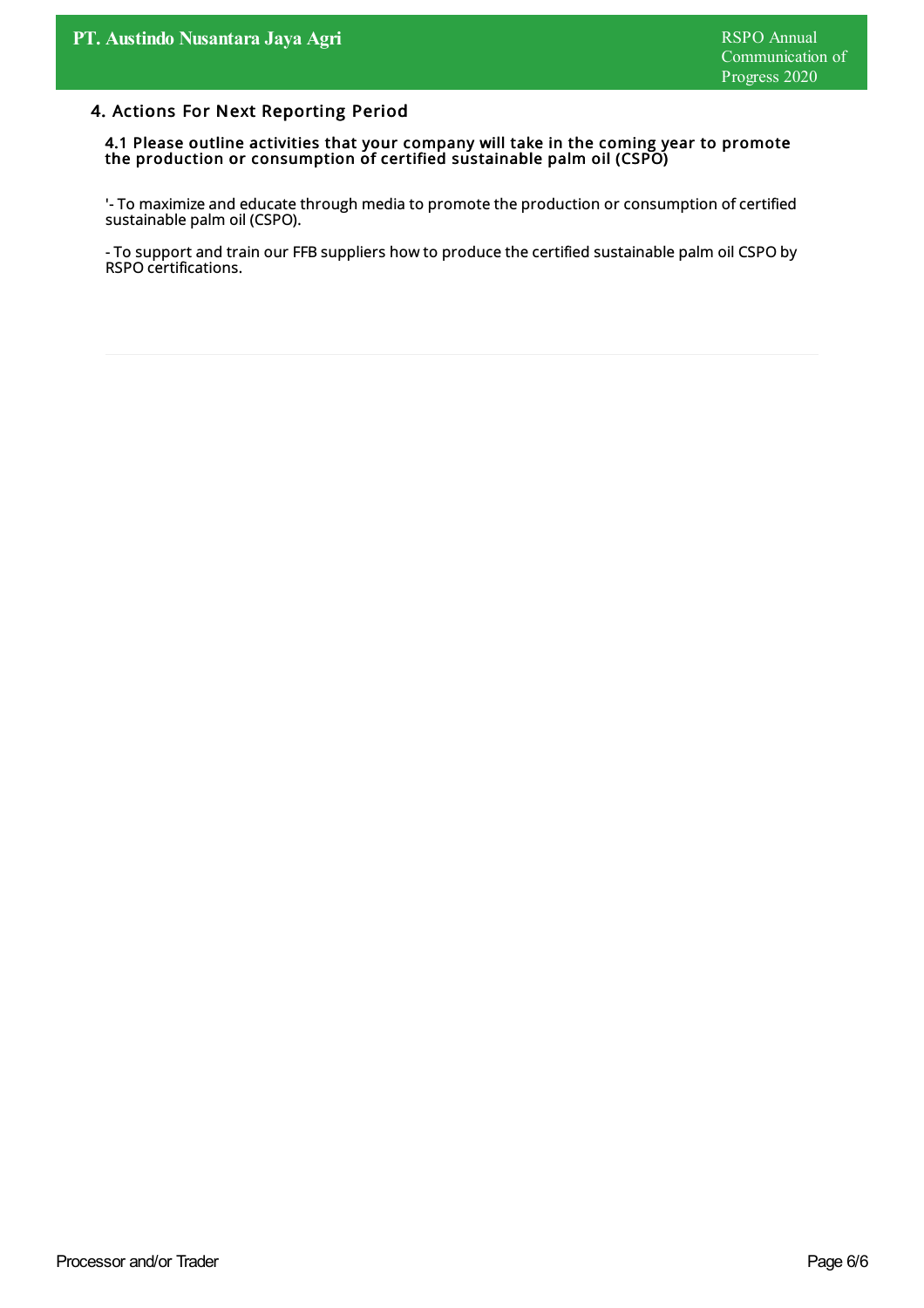# Shared Responsibility

The Board of Governors of the Roundtable on Sustainable Palm Oil approved new Shared Responsibility rules on 31 October 2019, requiring all members to share sustainability requirements and obligations. Reporting of Shared Responsibility indicators will be done through several channels, including ACOP. As the implementation of Shared Responsibility reporting is still on-going and in development, the Shared Respobsibility section in ACOP is not yet final and may change in future ACOP cycles. For more information on Shared Responsibility, please go to https://rspo.org/news-andevents/news/what-are-the-new-shared-responsibility-rules or email the ACOP team at acop@rspo.org

Labour & Labour Rights

1.1 Does your company have a publicly-available policy covering Labour & Labour Rights?

1.1.1 Does the policy cover:

- $\triangleright$  No discrimination
- $\blacksquare$  Wage and working conditions
- $\blacktriangleright$  Freedom of association
- $\triangleright$  No child labour
- $\triangleright$  No harassment
- No forced or trafficked labour

# Ethical Conduct & Human Rights

#### 1.2 Does your company have a publicly-available Policy covering Ethical Conduct & Human Rights?

Yes

# 1.2.1 Does the policy cover:

- **N** Recruitment
- $\triangledown$  Contractors
- Sub-Contractors & Third-Party Contractors

#### Land Use

# 1.3 Does your company have a publicly-available Policy covering Land Use?

Yes

# 1.3.1 Does the policy cover:

**Free Prior and Informed Consent (FPIC)** 

 $\triangleright$  Compensation

# Occupational Health & Safety

# 1.4 Does your company have a publicly-available Policy covering Occupational Health & Safety?

Yes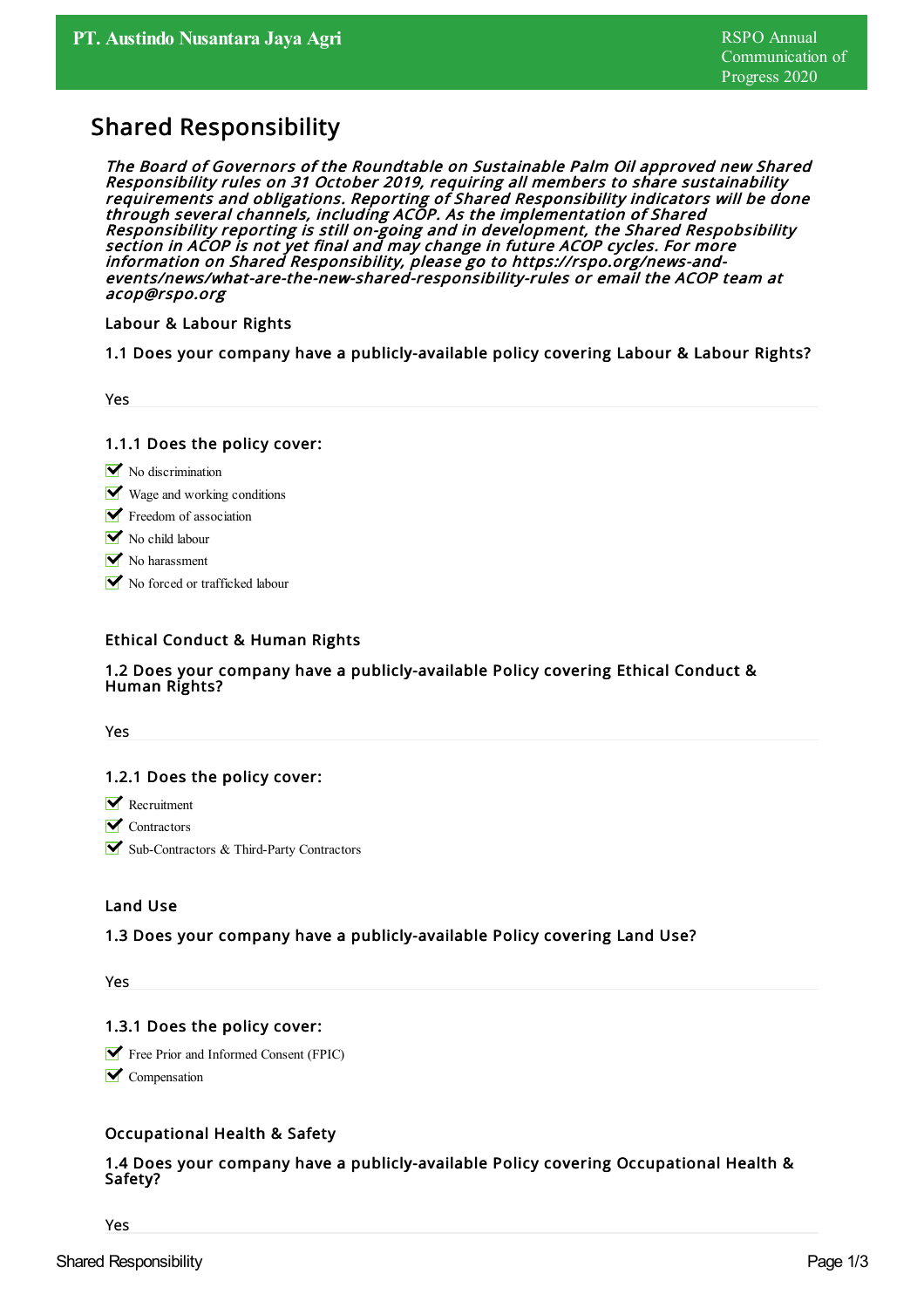#### Climate Change & Greenhouse Gas (GHG)

#### 1.5 Does your company have a publicly-available policy covering Climate Change & Greenhouse Gas (GHG)?

Yes

#### 1.5.1 Does the policy cover:

Identification and assessment of GHG

Monitored implementation plan to reduce or minimise GHG emissions

#### Complaints & Grievances

#### 1.6 Does your company have a Complaints & Grievances Mechanism?

Yes

#### 1.6.1 Is your Complaints & Grievance mechanism in line with the principles of the RSPO's grievance mechanism, which are the elements of fairness, transparency, and impartiality?

Yes

### Smallholders

#### 1.7 Does your company support oil palm independent smallholder groups?

Yes

#### 1.7.1 Does this support cover:

- Fair and transparent dealings with Smallholders
- **V** Improved Smallholder livelihoods

#### 1.7.2 How is your company supporting them?

We supports the smallholder by:

1. To identify the source of fresh fruit bunches (FFB)

2. To have a regular socialization and training programs for Sustainability standards.

3. To educate and train the best management practices

4. Supporting and encouraging for smallholder certification

5. Quarterly meetings and field program for external suppliers and adhere to companysustainability requirements.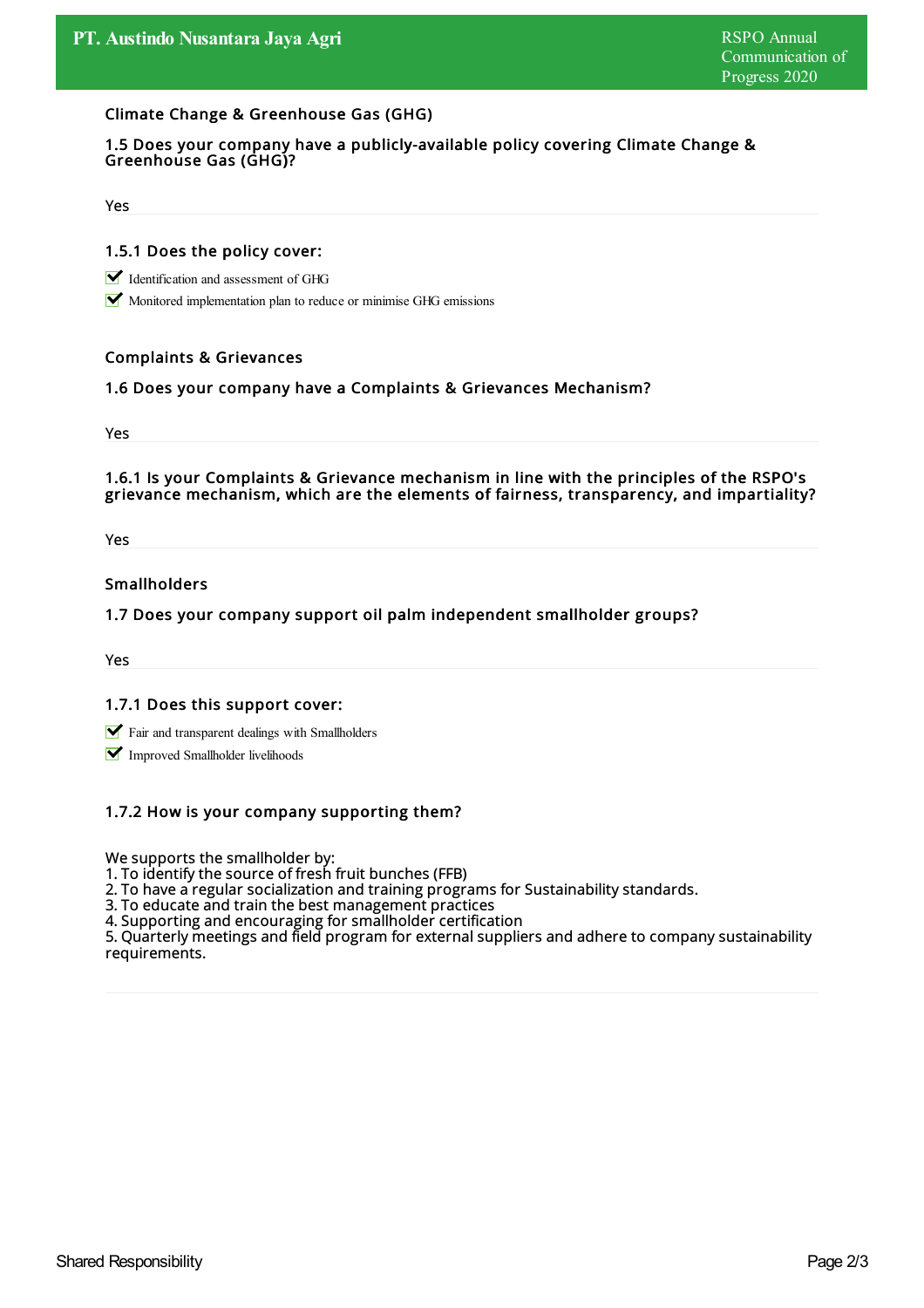#### Sustainable Palm Oil Policy

1.8 Does your company have a publicly-available Policy covering the implementation of RSPO Shared Responsibility principles?

Yes

Waste Management

1.9 Does your company have a waste management plan?

Yes

Water Management

1.10 Does your company have a water management plan?

Yes

Energy Use

1.11 Does your company have an energy use plan covering fossil fuels and renewable energy?

Yes

RSPO Services and Support

1.12 Does your company provide services and support to the RSPO, eg. participation in RSPO Working Groups and Task Forces

Yes

Shared Responsibility Resourcing

1.13 Does your company have a plan to commit resources to ensure effective implementation of RSPO Shared Responsibility principles?

Yes